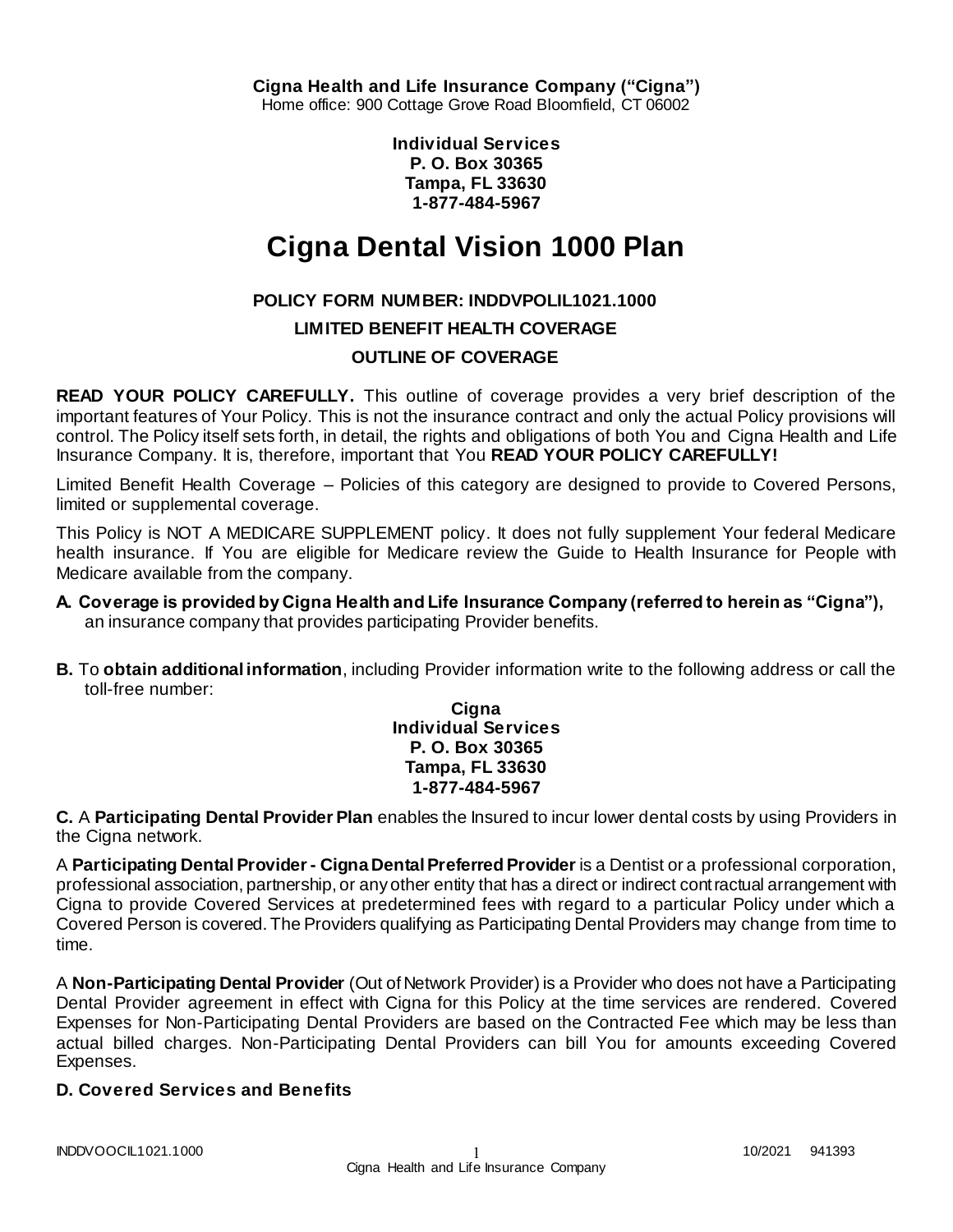Benefits covered by Your dental plan include Preventive & Diagnostic Care such as oral exams, cleanings and x-rays. Your plan also includes Basic Restorative Care such as fillings and simple extractions. For a complete listing of Covered Services, please read Your plan documents.

The frequency of certain Covered Services, like cleanings, are limited. Refer to Your Policy for specific limitations on frequency under Your plan.

### **Benefit Schedule**

The benefits outlined in the table below show the payment percentages for Covered Expenses **AFTER** any applicable Deductibles have been satisfied unless otherwise stated.

# **CIGNA DENTAL AND VISION INSURANCE** *The Schedule*

### **For You and Your Dependents**

### **The Schedule – Dental Benefits**

If You select a Participating Dental Provider, Your cost will be less than if You select a Non-Participating Dental Provider.

#### **Emergency Services**

The Benefit Percentage payable for Emergency Services charges made by a Non-Participating Dental Provider is the same Benefit Percentage as for Participating Dental Provider Charges. Dental Emergency services are required immediately to either alleviate pain or to treat the sudden onset of an acute dental condition. These are usually minor procedures performed in response to serious symptoms, which temporarily relieve significant pain, but do not effect a definitive cure, and which, if not rendered, will likely result in a more serious dental or medical complication.

#### **Dental Deductibles**

Dental Deductibles are expenses to be paid by You or Your Dependent. Dental Deductibles are in addition to any Coinsurance. Once the Dental Deductible maximum in The Schedule has been reached You and Your family need not satisfy any further dental deductible for the rest of that year.

#### **Participating Dental Provider Payment**

Participating Dental Provider services are paid based on the Contracted Fee agreed upon by the Provider and Cigna.

#### **Non-Participating Dental Provider Payment**

Non-Participating Dental Provider services are paid based on the Contracted Fee.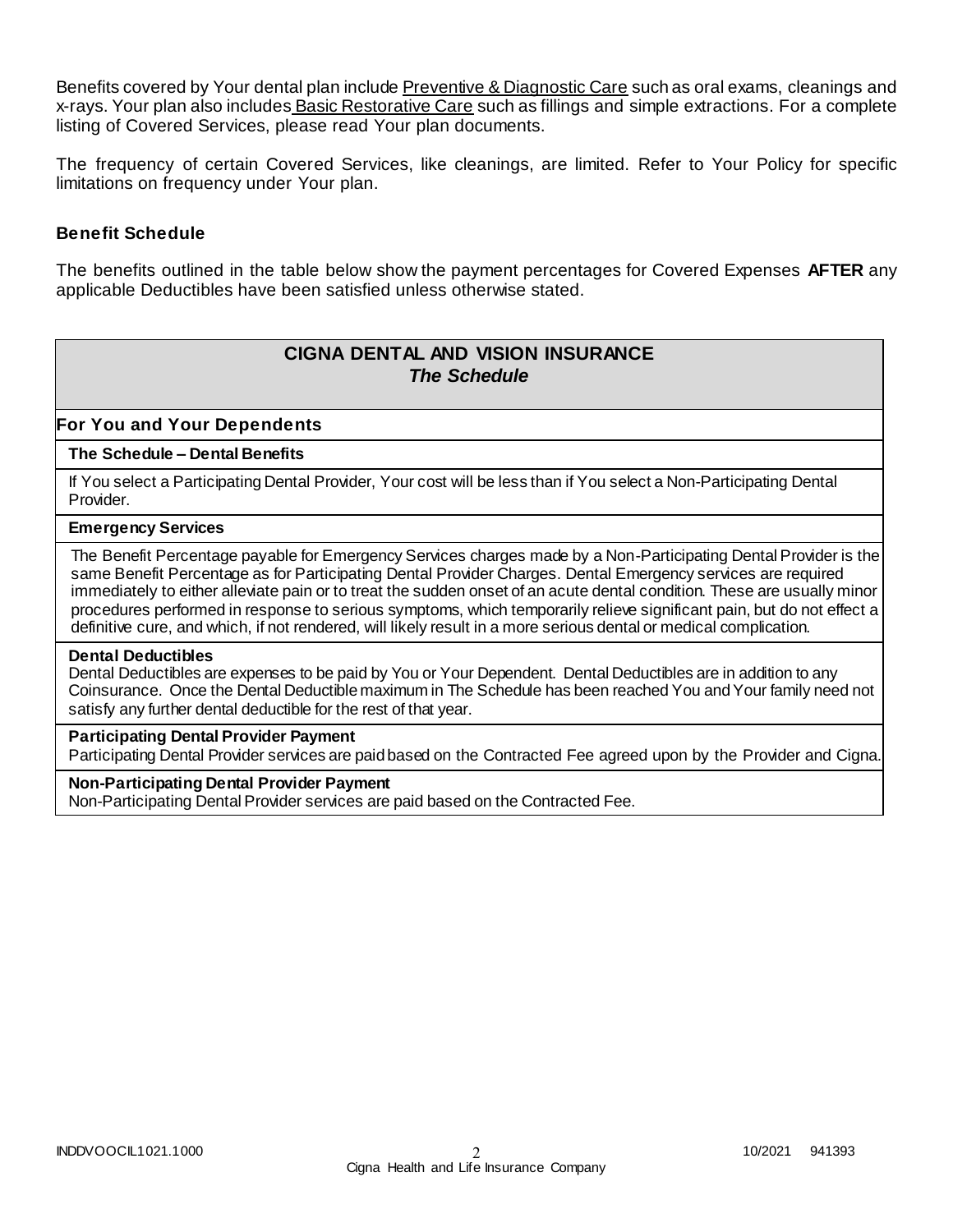| DENTAL BENEFIT HIGHLIGHTS                                                                                                                              |                                                  |
|--------------------------------------------------------------------------------------------------------------------------------------------------------|--------------------------------------------------|
| Classes I, II<br><b>Calendar Year Maximum</b>                                                                                                          | $$1,000$ per person                              |
| <b>Calendar Year Dental Deductible</b><br>Individual                                                                                                   | \$50 per person                                  |
|                                                                                                                                                        | Not Applicable to Class I                        |
| <b>Family Maximum</b>                                                                                                                                  | \$150 per family                                 |
|                                                                                                                                                        | Not Applicable to Class I                        |
| Class I                                                                                                                                                | The Percentage of Covered Expenses the Plan Pays |
| Preventive Care<br>Oral Exams<br>Routine Cleanings<br>Routine X-rays<br><b>Fluoride Application</b><br>Sealants<br>Space Maintainers (non-orthodontic) | 100%                                             |
| <b>Class II</b>                                                                                                                                        | The Percentage of Covered Expenses the Plan Pays |
| <b>Basic Restorative</b><br>Fillings<br>Oral Surgery, Simple Extractions<br>Emergency Care to Relieve Pain<br>Non-Routine X-rays                       | 70% after dental deductible                      |

| The Schedule - Vision Benefits                                                                  |                                                                                         |
|-------------------------------------------------------------------------------------------------|-----------------------------------------------------------------------------------------|
| <b>VISION BENEFIT HIGHLIGHTS</b>                                                                |                                                                                         |
| Eye Examinations, including refraction                                                          | The plan pays 30% of expenses, not to exceed a \$50 calendar<br>year maximum per person |
| Materials (corrective eyeglasses or contact<br>lenses, including fittings and follow-up visits) | \$100 calendar year maximum per person                                                  |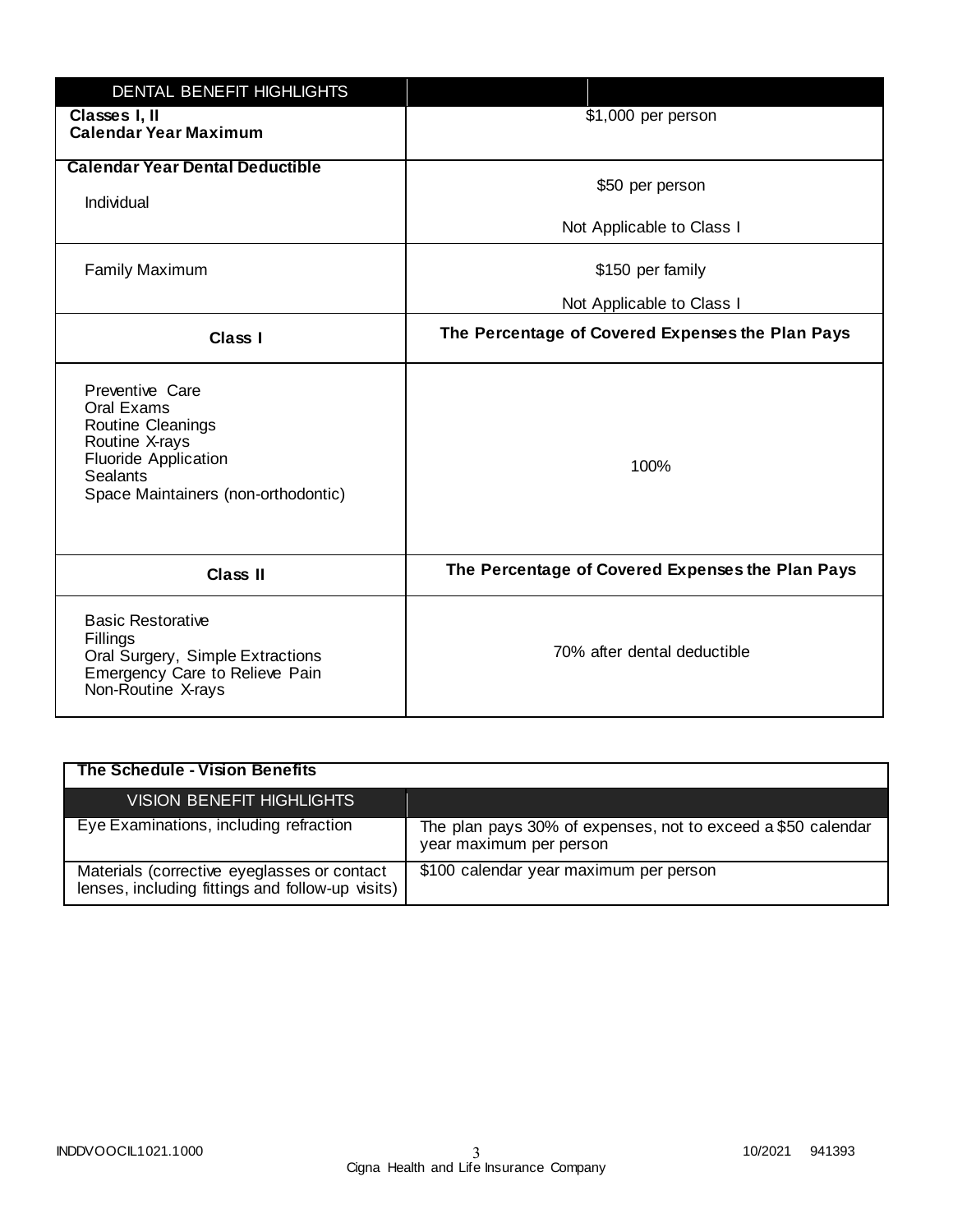# **Waiting Periods**

There is no waiting period for Class I or II dental benefits or for vision benefits.

# **Missing Teeth Limitation**

There is no payment for replacement of teeth that are missing when a person first becomes insured.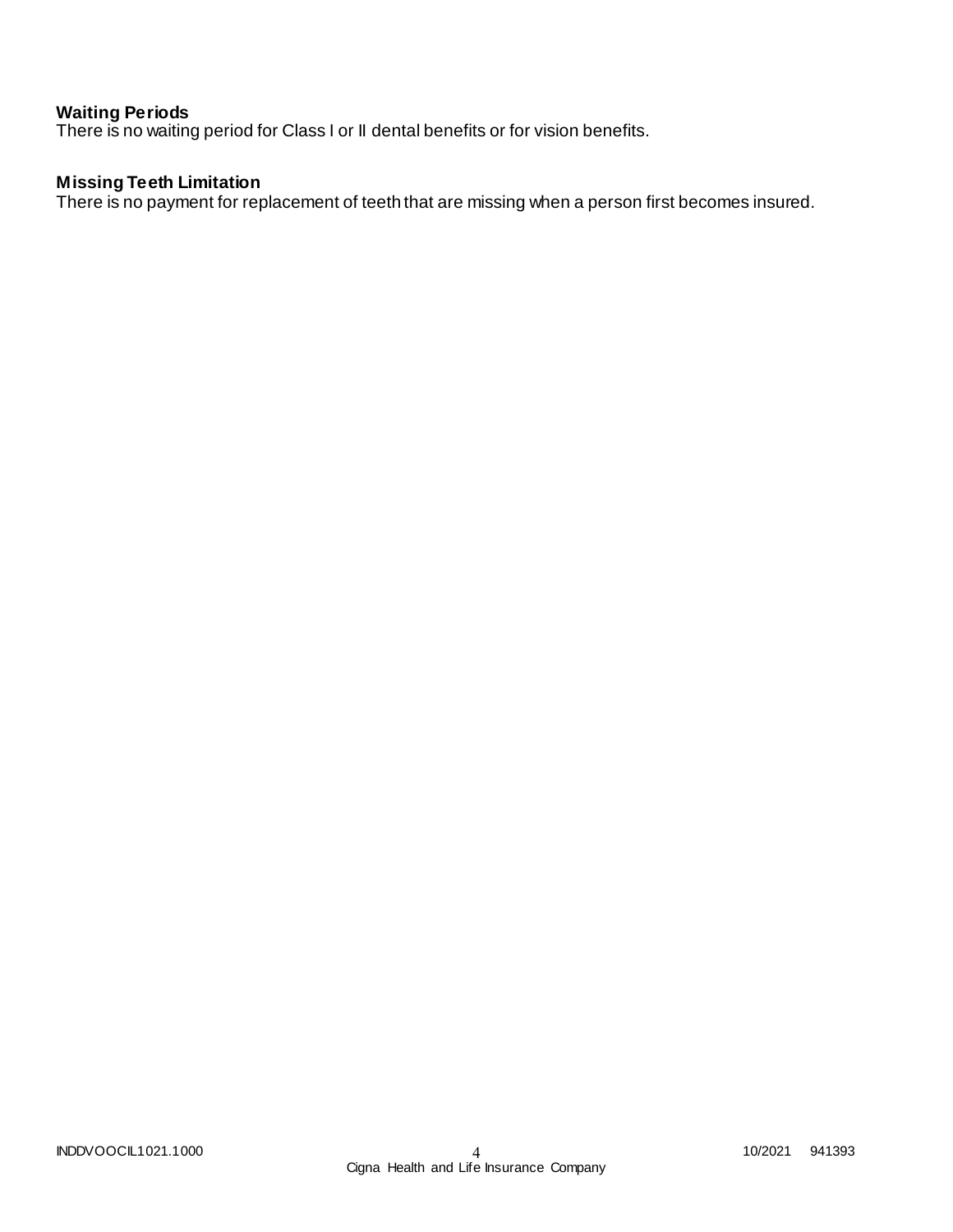# **E. Insured's Financial Responsibility**

The Insured is responsible for paying the monthly or quarterly premium on a timely basis. The Insured is also responsible to pay Providers for charges that are applied to the Deductibles, Coinsurance, and any amounts charged by Non-Participating Dental Providers in excess of the Contracted Fee. In addition, any charges for Medically Necessary and/or Dentally Necessary items that are excluded under the Policy are the responsibility of the Insured.

Payment for a service delivered by a Participating Dental Provider is the Contracted Fee, times the benefit percentage that applies to the class of service, as specified in the Schedule.

The Insured is responsible for the balance of the Contracted Fee.

Payment for a service delivered by a Non-Participating Dental Provider is the Contracted Fee for that procedure as listed on the Primary Schedule aligned to the 3-digit zip code for the geographical area where the service is performed, times the benefit percentage that applies to the class of service, as specified in the Schedule. The Primary Schedule is the fee schedule with the lowest Contracted Fees currently being accepted by a Participating Dental Provider in the relevant 3-digit zip code.

The Insured is responsible for the balance of the provider's actual charge.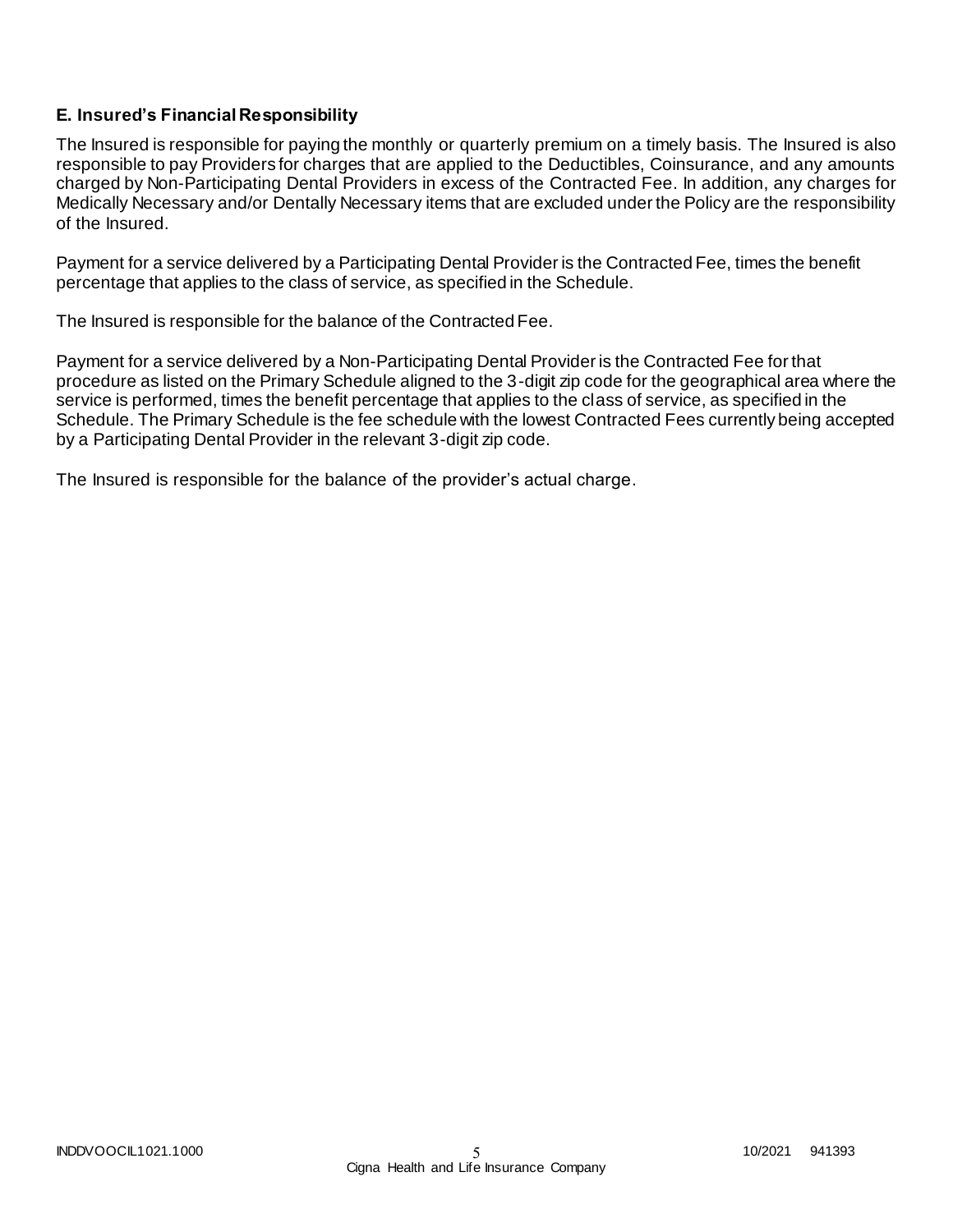# **F. Exclusions And Limitations: What Is Not Covered By This Policy**

# **Expenses Not Covered**

Covered Expenses will not include, and no payment will be made for:

- procedures which are not included in the list of Covered Dental Services or Covered Vision Services;
- cone beam imaging;
- instruction for plaque control, oral hygiene and diet;
- core build-ups;
- veneers;
- precious or semi-precious metals for crowns, bridges and abutments;
- restoration of teeth which have been damaged by erosion, attrition or abrasion;
- bite registrations; precision or semi-precision attachments; or splinting;
- implants or implant related services;
- orthodontic treatment, except for the treatment of cleft lip and cleft palate;
- general anesthesia or intravenous sedation, when used for the purposes of anxiety control or patient management is not covered; may be considered only when medically or dentally necessary and when in conjunction with covered complex oral surgery;
- athletic mouth guards;
- services performed solely for cosmetic reasons;
- personalization or decoration of any dental device or dental work;
- replacement of an appliance per benefit guidelines;
- services that are medical in nature;
- services and supplies received from a hospital;
- prescription drugs;
- plano lenses;
- VDT (video display terminal)/computer eyeglass benefit;
- medical or surgical treatment of the eyes;
- any type of corrective vision surgery, including LASIK surgery, radial ketatonomy (RK), automated lamellar keratoplasty (ALK), or conductive keratoplasty (CK);
- Orthoptic or vision training and any associated supplemental testing;
- any eye examination, or any corrective eyewear, required by an employer as a condition of employment;
- safety eyewear;
- sub-normal vision aids or non-prescription lenses; or
- Magnification or low vision aids not shown as covered in the Schedule of Vision Coverage.

# **General Limitations**

No payment will be made for expenses incurred for You or any one of Your Dependents:

- For services not specifically listed as Covered Services in this Policy;
- For services or supplies that are not Medically Necessary;
- For services received before the Effective Date of coverage;

INDDVOOCIL1021.1000 10/2021 941393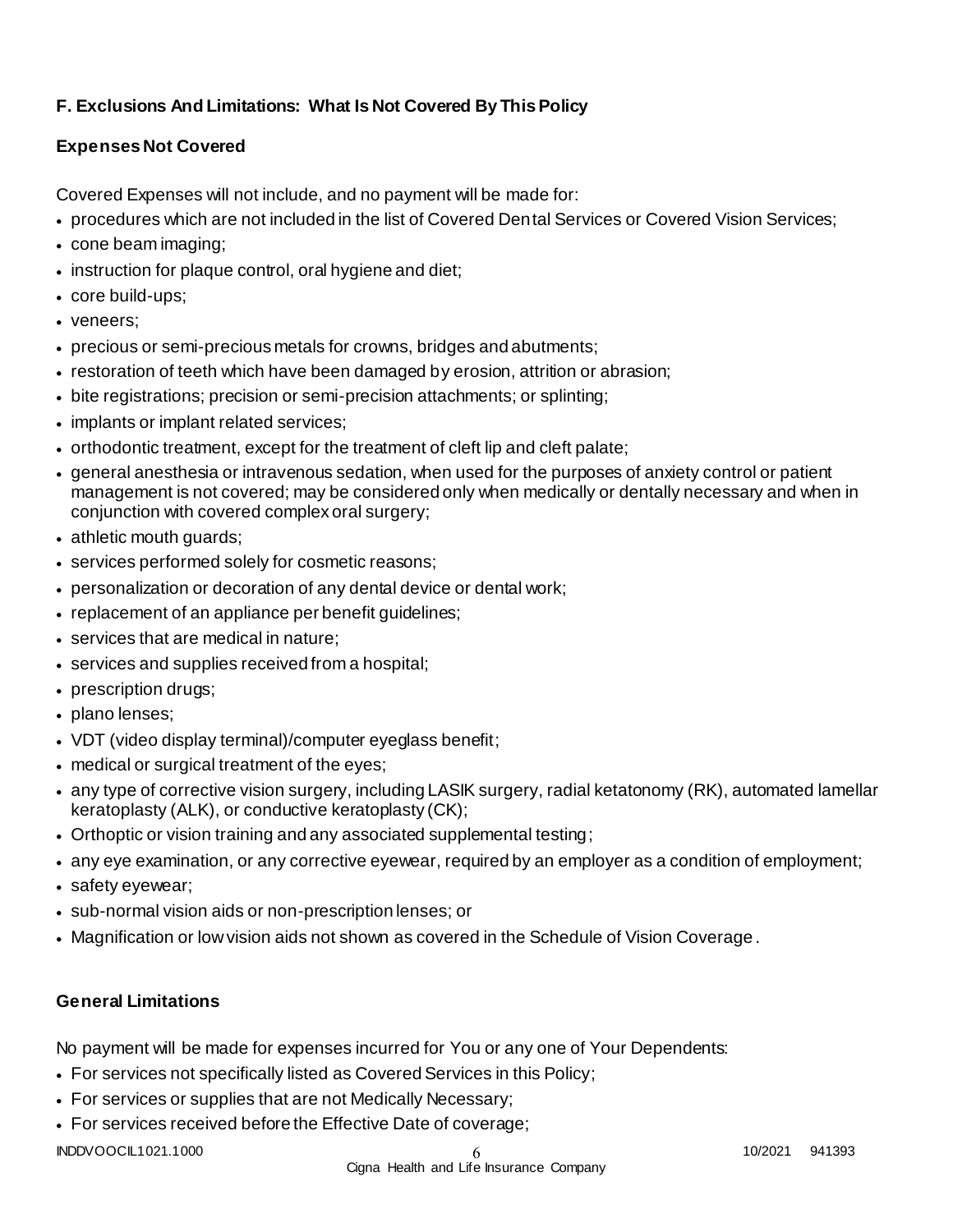- For services received after coverage under this Policy ends;
- For services for which You have no legal obligation to pay or for which no charge would be made if You did not have insurance coverage;
- For Professional services or supplies received or purchased directly or on Your behalf by anyone, including a Provider, from any of the following:
	- **Yourself or Your employer;**
	- a person who lives in the Covered Person's home, or that person's employer;
	- a person who is related to the Covered Person by blood, marriage or adoption, or that person's employer.
- for or in connection with an Injury arising out of, or in the course of, any employment for wage or profit;
- for or in connection with a Sickness which is covered under any workers' compensation or similar law;
- for charges made by a Hospital owned or operated by or which provides care or performs services for, th e United States Government, if such charges are directly related to a condition which occurred while serving in the military or an associated auxiliary unit;
- services or supplies received due to an act of war, declared or undeclared while serving in the mi litary or an associated auxiliary unit;
- to the extent that payment is unlawful where the person resides when the expenses are incurred;
- for charges which the person is not legally required to pay;
- for charges which would not have been made if the person had no insurance;
- to the extent that billed charges exceed the rate of reimbursement as described in the Schedule;
- for charges for unnecessary care, treatment or surgery;
- to the extent that You or any of Your Dependents is in any way paid or entitled to payment for those expenses by or through a public program, other than Medicaid;
- for or in connection with experimental procedures or treatment methods not approved by the American Dental Association or the appropriate dental specialty society;
- Procedures that are a covered expense under any other plan which provides dental or vision benefits;
- To the extent that benefits are paid or payable for those expenses under the mandatory part of any auto insurance policy written to comply with a "no-fault" insurance law or an uninsured motorist insurance law. Cigna will take into account any adjustment option chosen under such part by You or any one of Your Dependents.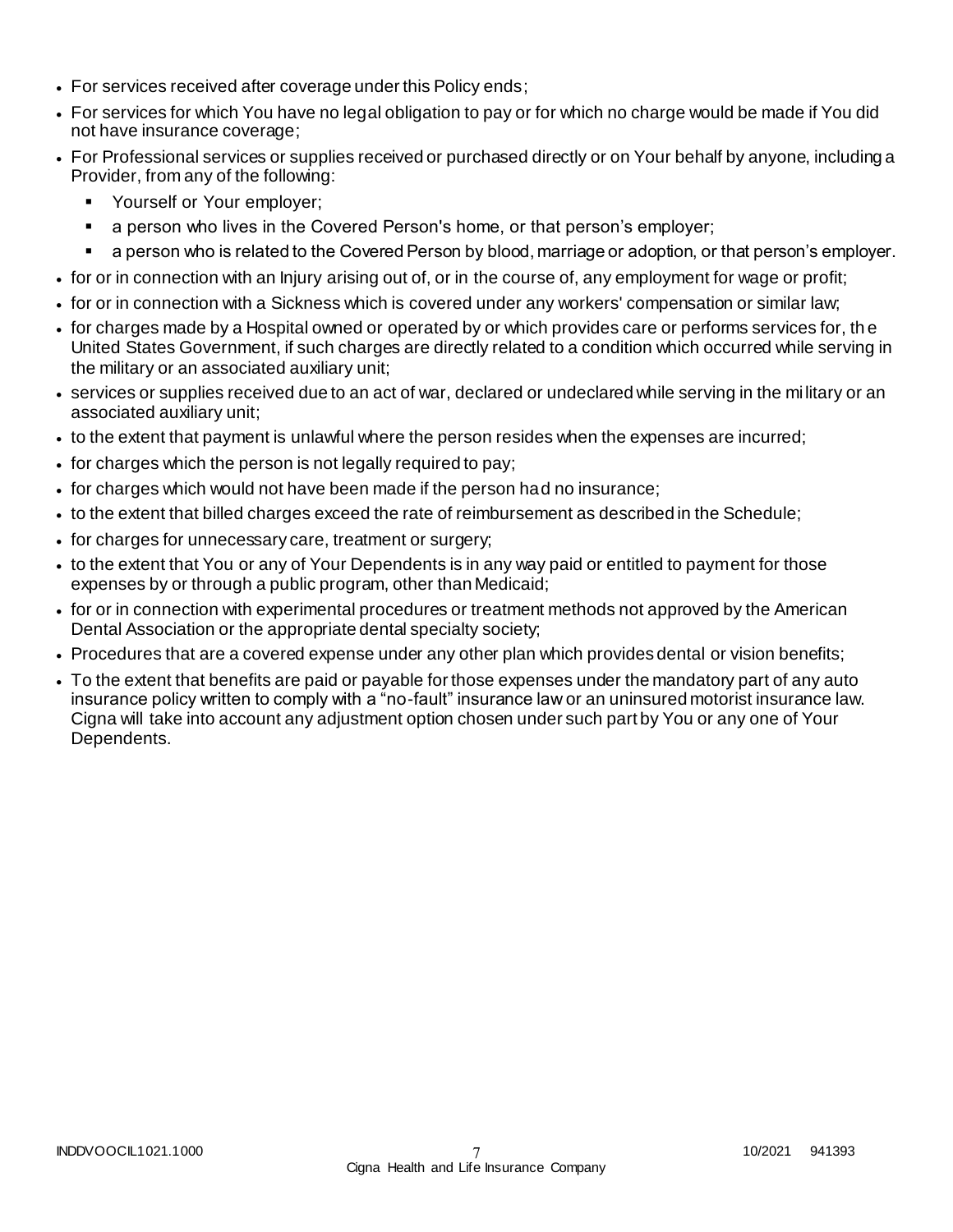# **G. Predetermination of Dental Benefits Program**

Predetermination of Benefits is a voluntary review of a Dentist's proposed treatment plan and expected charges. It is not preauthorization of service and is not required.

The treatment plan should include supporting pre-operative x-rays and other diagnostic materials as requested by Cigna's dental consultant. If there is a change in the treatment plan, a revised plan should be submitted.

Cigna will determine covered dental expenses for the proposed treatment plan. If there is no Predetermination of Benefits, Cigna will determine covered dental expenses when it receives a claim.

Review of proposed treatment is advised whenever extensive dental work is recommended when charges exceed **\$500**.

Predetermination of Benefits is not a guarantee of a set payment. Payment is based on the services that are actually delivered and the coverage in force at the time services are completed.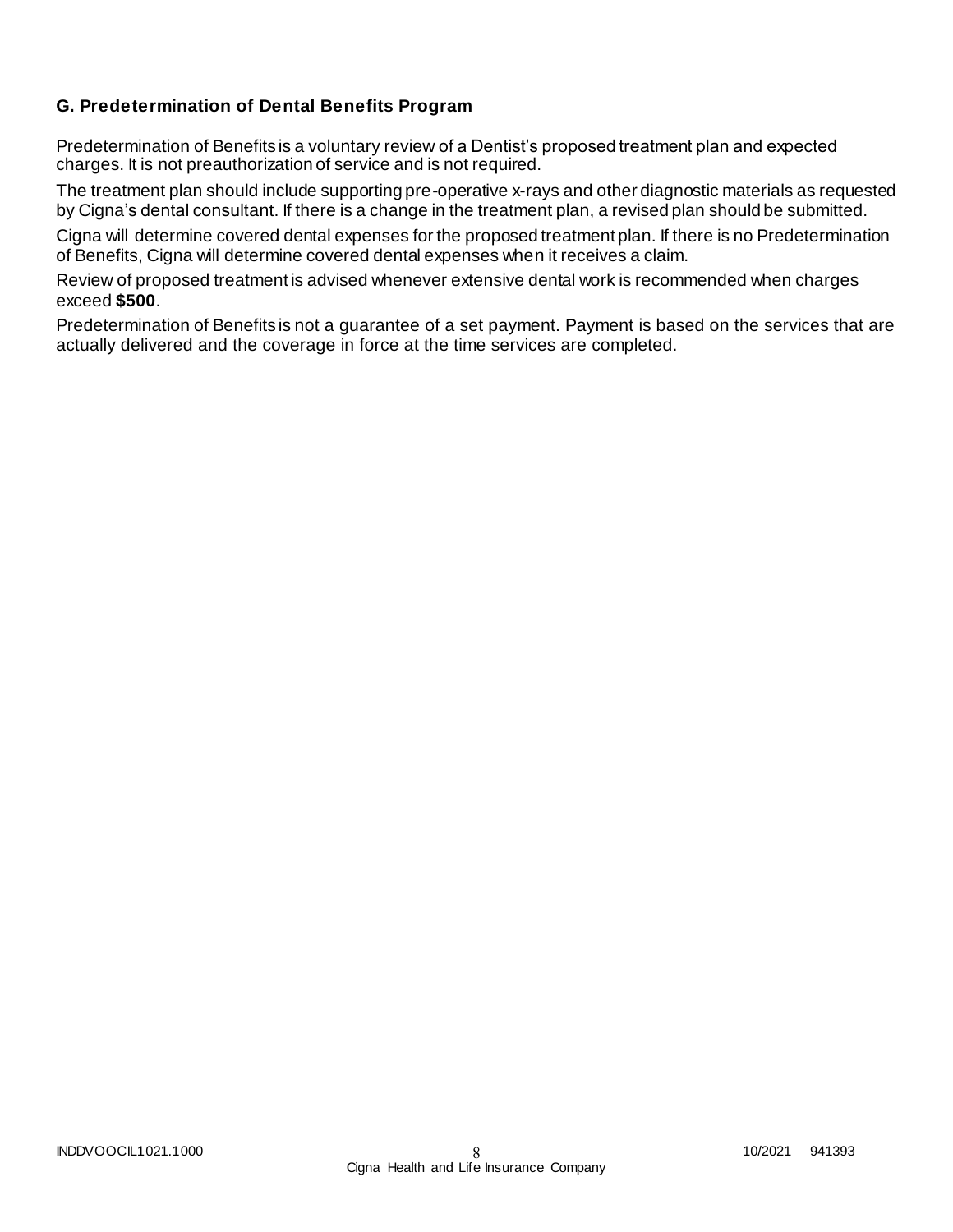### **H. General Provisions**

# **WHEN YOU HAVE A COMPLAINT OR AN APPEAL**

For the purposes of this section, any reference to "You," "Your" or "Yourself" also refers to a representative or Provider designated by You to act on Your behalf, unless otherwise noted.

We want You to be completely satisfied with the care You receive. That is why We have established a process for addressing Your concerns and solving Your problems.

#### **Start with Member Services**

We are here to listen and help. If You have a concern regarding a person, a service, the quality of care, or contractual benefits, You can call Our toll-free number and explain Your concern to one of Our Customer Service representatives. You can also express that concern in writing. Please call or write to Us at the following:

Customer Services Toll-Free Number or address on mycigna.com, explanation of benefits or claim form

We will do Our best to resolve the matter on Your initial contact. If We need more time to review or investigate Your concern, We will get back to You as soon as possible, but in any case within 30 days. If You are not satisfied with the results of a coverage decision, You can start the appeals procedure.

#### **Appeals Procedure**

Cigna has a two step appeals procedure for coverage decisions. To initiate an appeal, You must submit a request for an appeal in writing within 365 days of receipt of a denial notice. You should state the reason why You feel Your appeal should be approved and include any information supporting Your appeal. If You are unable or choose not to write, You may ask to register Your appeal by telephone. Call or write to Us at the toll-free number or address on Your Benefit Identification card, explanation of benefits or claim form.

### **Level One Appeal**

Your appeal will be reviewed and the decision made by someone not involved in the initial decision. Appeals involving Medical Necessity or clinical appropriateness will be considered by a health care professional.

For level one appeals, We will respond in writing with a decision within 30 calendar days after We receive an appeal for a postservice coverage determination. If more time or information is needed to make the determination, We will notify You in writing to request an extension of up to 15 calendar days and to specify any additional information needed to complete the review.

If You are not satisfied with Our level-one appeal decision, You may request a level-two appeal.

### **Level Two Appeal**

If You are dissatisfied with Our level one appeal decision, You may request a second review. To start a level two appeal, follow the same process required for a level one appeal.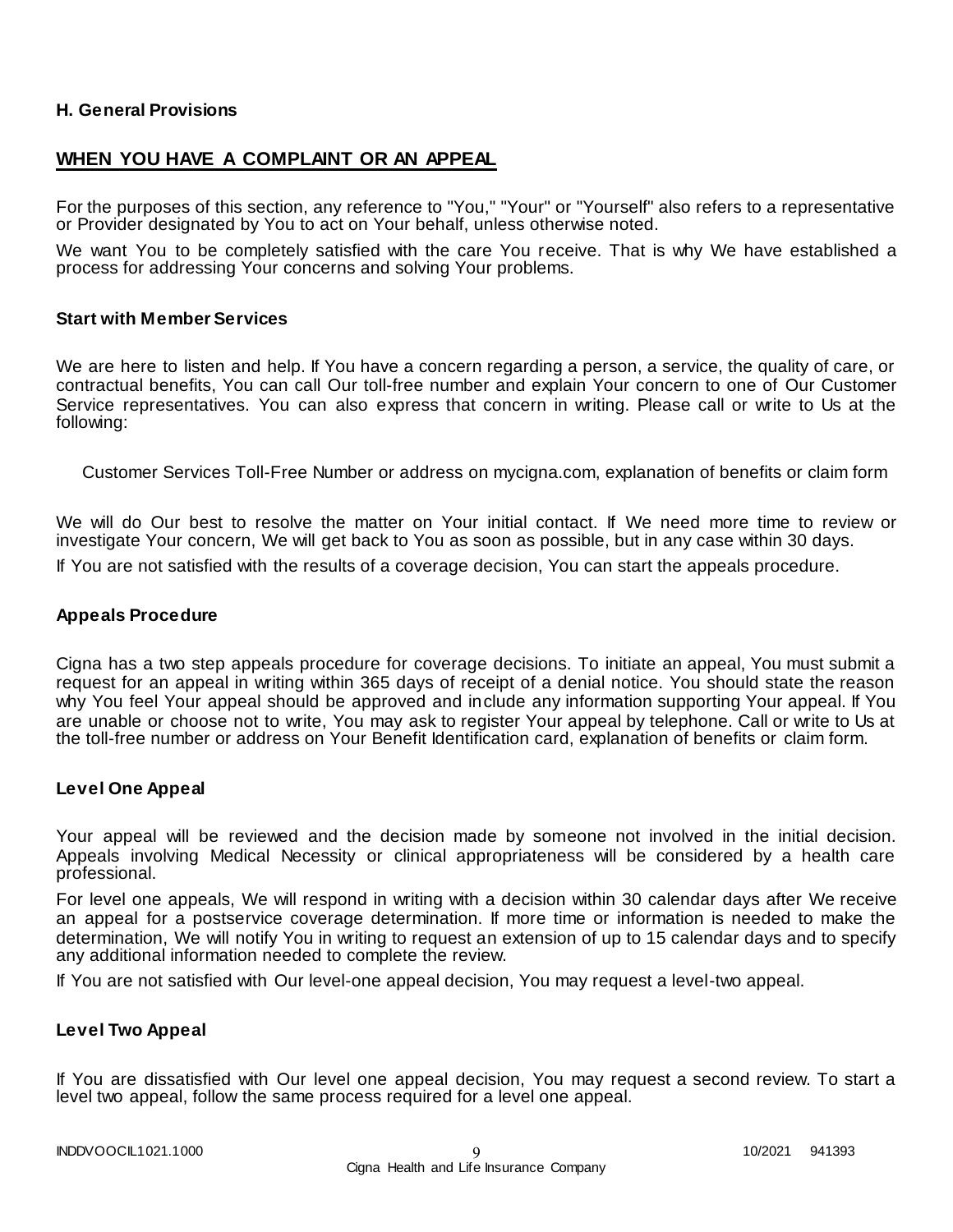Most requests for a second review will be conducted by the Appeals Committee, which consists of at least three people. Anyone involved in the prior decision may not vote on the Committee. For appeals involving Medical Necessity or clinical appropriateness, the Committee will consult with at least one Dentist reviewer in the same or similar specialty as the care under consideration. You may present Your situation to the Committee in person or by conference call.

For level two appeals We will acknowledge in writing that We have received Your request and schedule a Committee review. For postservice claims, the Committee review will be completed within 30 calendar days. If more time or information is needed to make the determination, We will notify You in writing to request an extension of up to 15 calendar days and to specify any additional information needed by t he Committee to complete the review. You will be notified in writing of the Committee's decision within five working days after the Committee meeting, and within the Committee review time frames above if the Committee does not approve the requested coverage.

## **Notice of Benefit Determination on Appeal**

Every notice of an appeal decision will be provided in writing or electronically and, if an adverse determination, will include:

- (1) the specific reason or reasons for the denial decision;
- (2) reference to the specific Policy provisions on which the decision is based;
- (3) a statement that the claimant is entitled to receive, upon request and free of charge, reasonable access to and copies of all documents, records, and other Relevant Information as defined;
- (4) upon request and free of charge, a copy of any internal rule, guideline, protocol or other similar criterion that was relied upon in making the adverse determination regarding Your appeal, and an explanation of the scientific or clinical judgment for a determination that is based on a medical necessity, experimental treatment or other similar exclusion or limit.

## **Relevant Information**

Relevant Information is any document, record, or other information which was relied upon in making the benefit determination; was submitted, considered, or generated in the course of making the benefit determination, without regard to whether such document, record, or other information was relied upon in making the benefit determination; demonstrates compliance with the administrative processes and safeguards required by federal law in making the benefit determination; or constitutes a statement of policy or guidance with respect to the plan concerning the denied treatment option or benefit or the claimant's diagnosis, without regard to whether such advice or statement was relied upon in making the benefit determination.

If You are not satisfied with Our determination, You may contact the Office of Consumer Health Insurance at:

Office of Consumer Health Insurance 320 W. Washington Street Springfield, IL 62767

Toll-free: 1-877-527-9431 Fax: (217) 558-2083 Online:<https://mc.insurance.illinois.gov/messagecenter.nsf> Email: consumer\_complaints@ins.state.il.us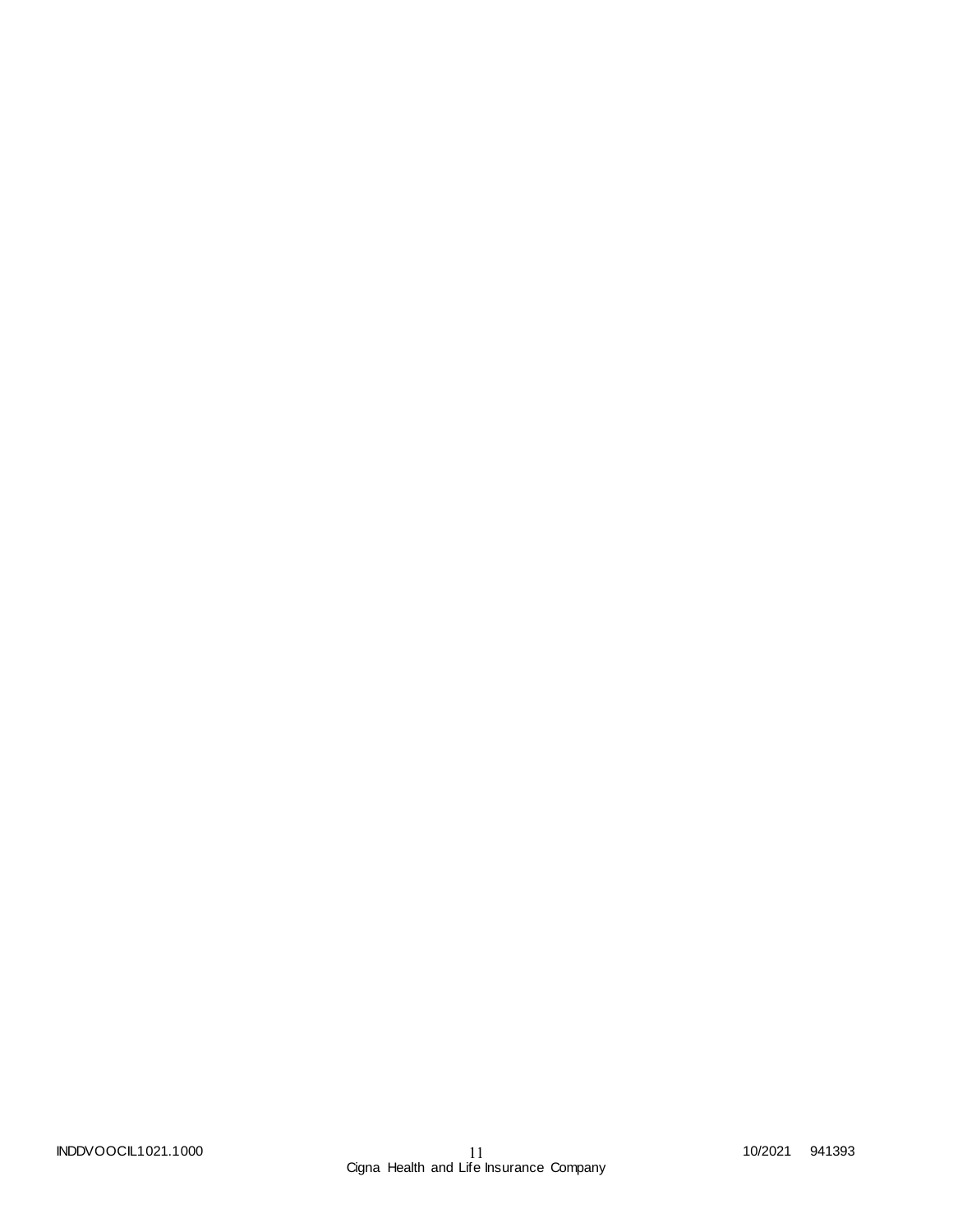# **I. Participating Dental Providers**

Cigna will provide a current list of Dentists currently participating with Cigna and their locations to each Covered Person upon request.

To verify if a Dentist is currently participating with Cigna and is accepting new Cigna Insureds, the Covered Person should visit Our website at mycigna.com.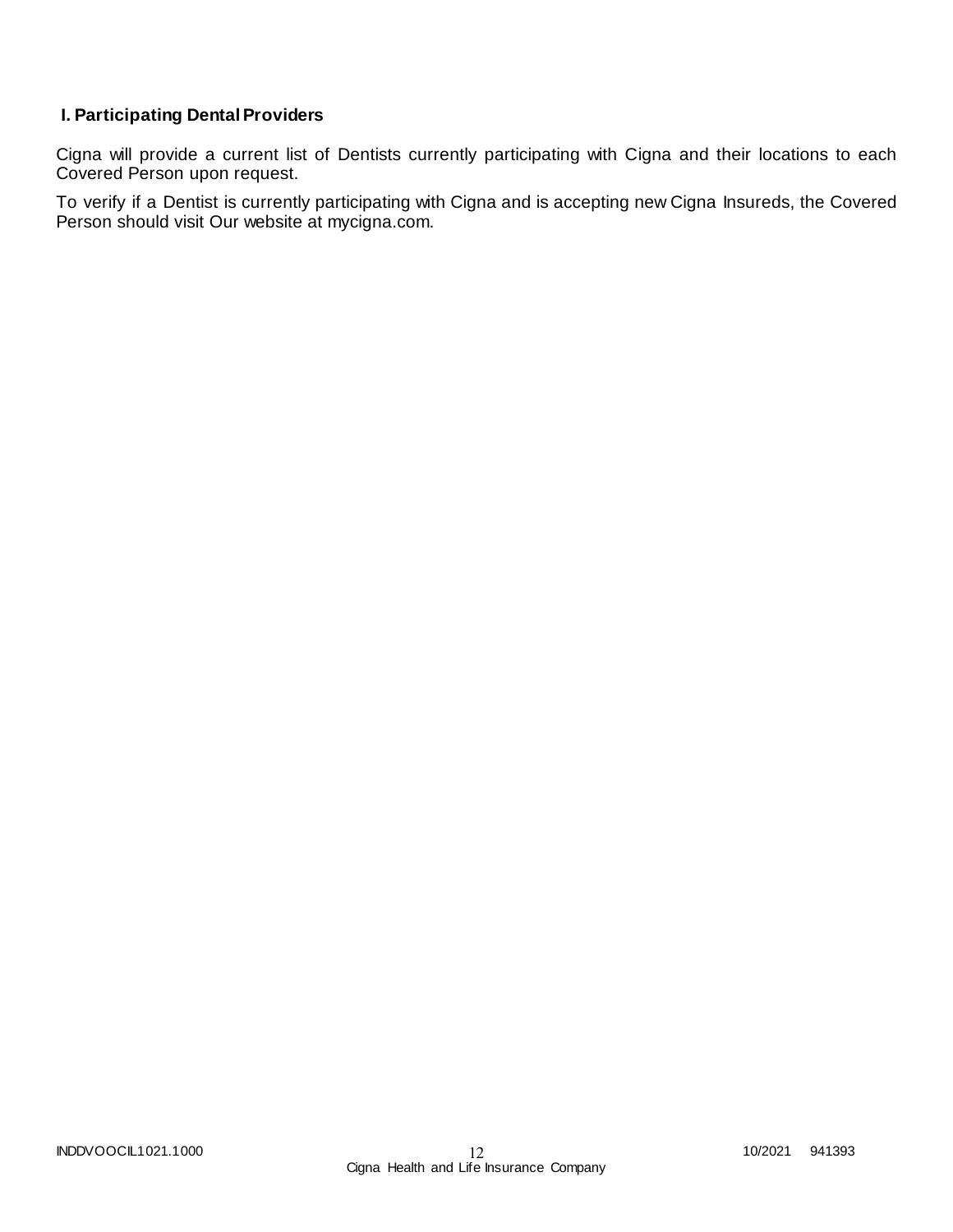### **J. Renewability, Eligibility, and Continuation**

1. The Policy will renew except for the specific events stated in the Policy. Cigna may change the premiums of the Policy with 60 days written notice to the Insured. However, Cigna will not refuse to renew or change the premium schedule for the Policy on an individual basis, but only for all Insureds in the same class and covered under the same Policy as You.

2. The individual plan is designed for residents of Illinois who are not enrolled under or covered by any other group or individual health coverage. You must notify Cigna of all changes that may affect any Covered Person's eligibility under the Policy.

3. You or Your Dependent(s) will become ineligible for coverage:

- When premiums are not paid according to the due dates and grace periods described in the premium section.
- With respect to Your Spouse, Domestic Partner, or partner to a Civil Union: when the Spouse is no longer married to the Insured or when the union is dissolved.
- With respect to You and Your Family Member(s): when You no longer meet the requirements listed in the Conditions of Eligibility section.
- The date the Policy terminates.
- When the Insured no longer lives in the Service Area.

4. If a Covered Person's eligibility under this Plan would terminate due to the Insured's death, divorce or if other Dependents would become ineligible due to age or no longer qualify as dependents for coverage under this Plan; except for the Insured's failure to pay premium, the Covered Person's insurance will be continued if the Covered Person exercising the continuation right notifies Cigna and pays the appropriate monthly premium within 60 days following the date this Policy would otherwise terminate.